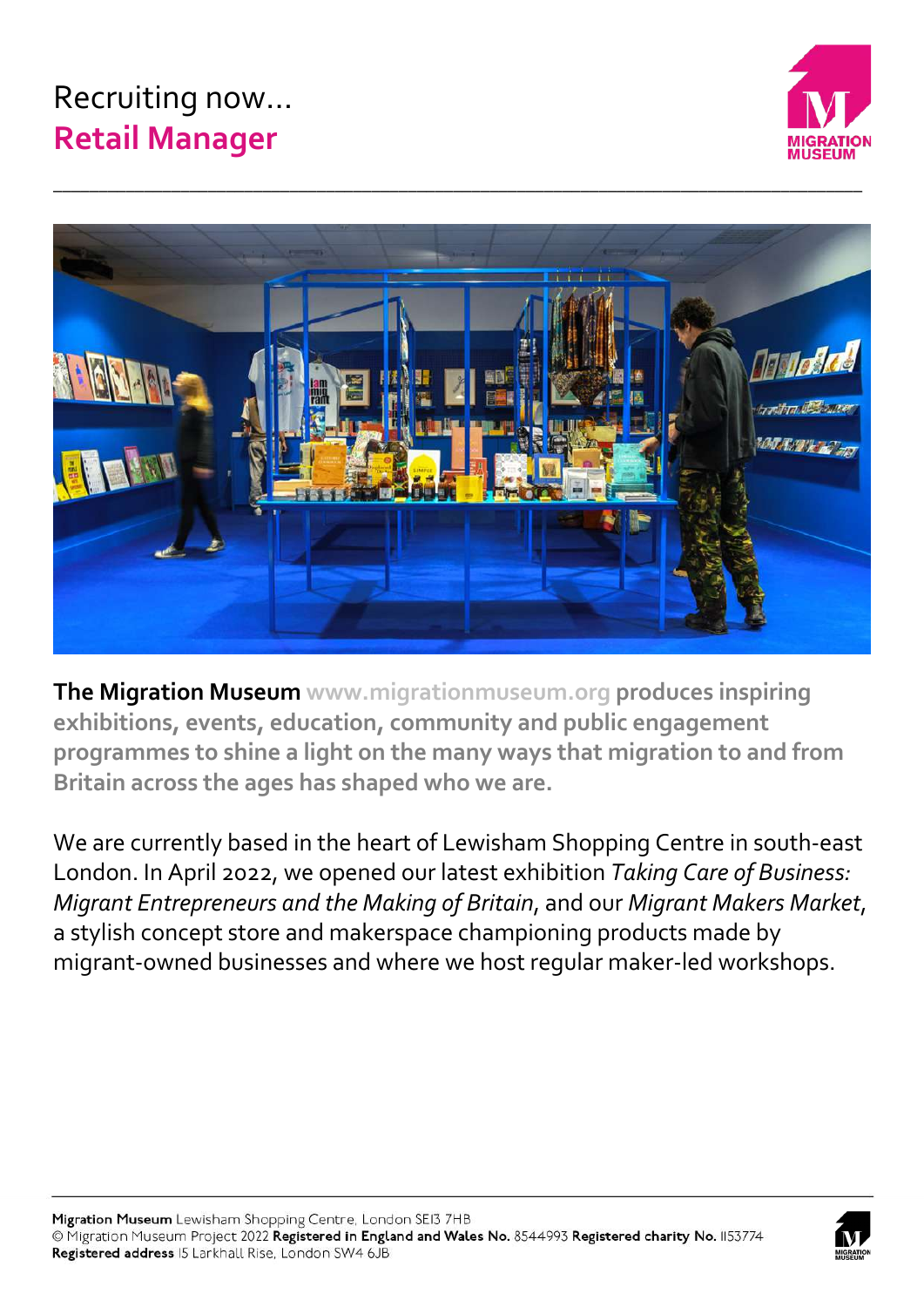# **Job description and person specification**

| Job title                 | <b>Retail Manager</b>                                                                                    |
|---------------------------|----------------------------------------------------------------------------------------------------------|
| Contract type             | 3 days per week. One year contract renewable subject to performance.                                     |
| Salary                    | £35,000 p.a. (£21,000 pro rata) plus matched $5\%$ pension contribution                                  |
| Location                  | London-based team - flexible working offered, with a requirement of<br>minimum 2 days per week in museum |
| Deadline for applications | Friday 15 July 2022                                                                                      |
| Interviews expected       | Mid-Late July 2022                                                                                       |
|                           |                                                                                                          |

## **Primary job purpose**

This is an outstanding opportunity for an entrepreneurial, creative individual to manage and grow an attractive, successful and sustainable physical and online retail offer that reflects the values and creative vision of the Migration Museum.

Working closely with other members of the team, you will build our retail operation so that it becomes a core part of the museum's creative offer. You will help us reach and engage new audiences through product lines that reflect Britain's rich migration story, whilst at the same time driving a successful commercial business that supports the work of the museum.

## **Key responsibilities**

- **1. Development of retail strategy** Taking advantage of the huge opportunity that exists to build the Migration Museum's brand, grow our community and increase income through our retail operation, you will work with our CEO and Development Director to create and deliver a compelling and imaginative retail strategy for the Migration Museum that is keenly responsive to ongoing analytics, and agree a budget and KPIs.
- **2. Product development** Working with our Artistic Director you will test and develop innovative new product lines and build partnerships that link to our exhibitions and creative outputs.
- **3. Online store management** To drive our experience-led retail offer, you will craft compelling product copy, source photography and build online collections and landing pages to reflect seasonal offers/ranges or new product launches and achieve great conversion rates.
- **4. Retail operations** You will keep things running smoothly and efficiently, managing logistics, stock, POS equipment and online order fulfilment. You will be happy to be hands on, but also coordinate with our Front of House team, who staff the museum shop, when extra help is needed.
- **5. Visual merchandising** Your standards of presentation will be excellent and you will deliver a stylish look and feel throughout the shop, to enhance customer experience and maximise sales.
- **6. Shop marketing** Supported by our marketing and communications team, you will explore, plan and develop retail marketing campaigns that engage our online and offline audiences.
- **7. Customer service** You will respond to online enquiries and train front of house staff on customer service and product stories.